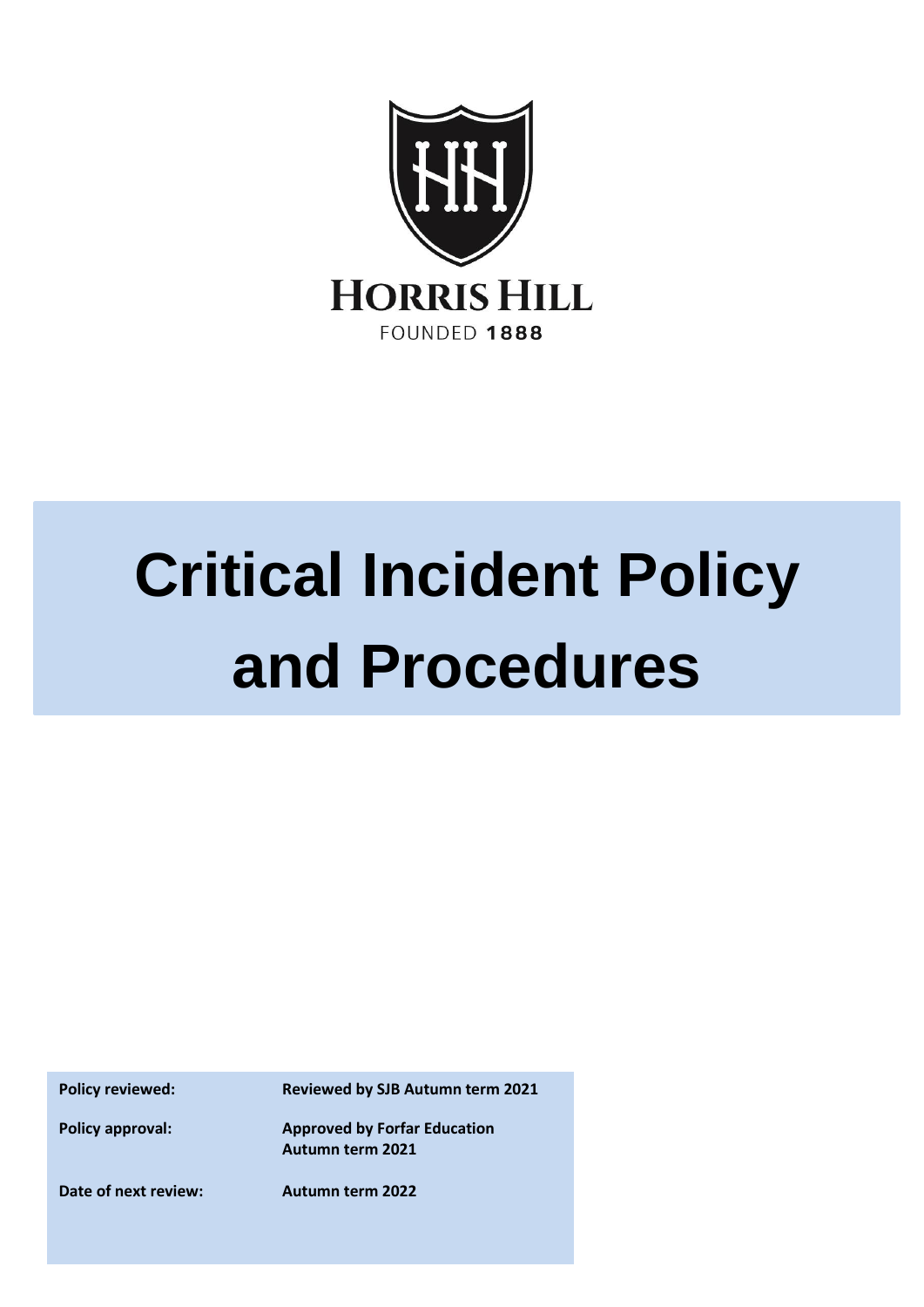# **CRITICAL INCIDENT POLICY**

### **INTRODUCTION**

1. The impact of a major incident involving the School could result in human injury and trauma, disruption to our core business, or both, and the School must be ready to respond with a positive and timely action plan which will minimise the human effect and allow the School to return to routine business as quickly as possible. A situation that is handled poorly has the very real potential to expose individuals to harm and to damage the School's reputation. We must therefore be prepared to manage critical incidents in a thoroughly effective way; this document aims to give guidance on procedures, and on factors involved in the decision-making process, both to the Critical Incident Management Team (CIMT) and to individuals.

2. The role of the CIMT is to provide leadership and direction before, during and after critical incidents. Further details about the CIMT can be found at Annex C.

3. The most essential part of Critical Incident Management is the foundation formed by training and pre-thought of all those likely to be involved with, or affected by such an incident. Although we hope that the school will never be involved in a serious incident, some scenarios are more likely to occur than others. The school should identify these scenarios and train effectively for them, so as to minimise their impact on the school community.

### **WHAT IS A CRITICAL INCIDENT?**

4. Critical Incidents are characterised as serious events leading to, or with the potential to result in, major injury/emotional trauma/ stress to pupils, staff, parents or visitors, or significant physical damage to buildings and School property. They are likely to cause a severe disruption in School routine and business, and/or could be the cause of the School's reputation coming under threat, and will require more than normal day-to-day management. Examples of such incidents could include:

- Fire
- An intruder on School premises
- Road traffic accidents
- Widespread absence, or illness through contagious disease
- Problems during an off-site activity
- Missing pupil
- Major disruption to the business functioning of buildings, facilities or ICT systems
- National or global pandemic

# **RESPONSE CHARACTERISTICS**

5. Dealing with most serious incidents follows three phases and the School's response should be based on separating the requirements of each:

a. **The Immediate Reaction**. Gathering information, requesting appropriate support (including: police, fire, ambulance), communicating with all concerned, setting up the CIMT,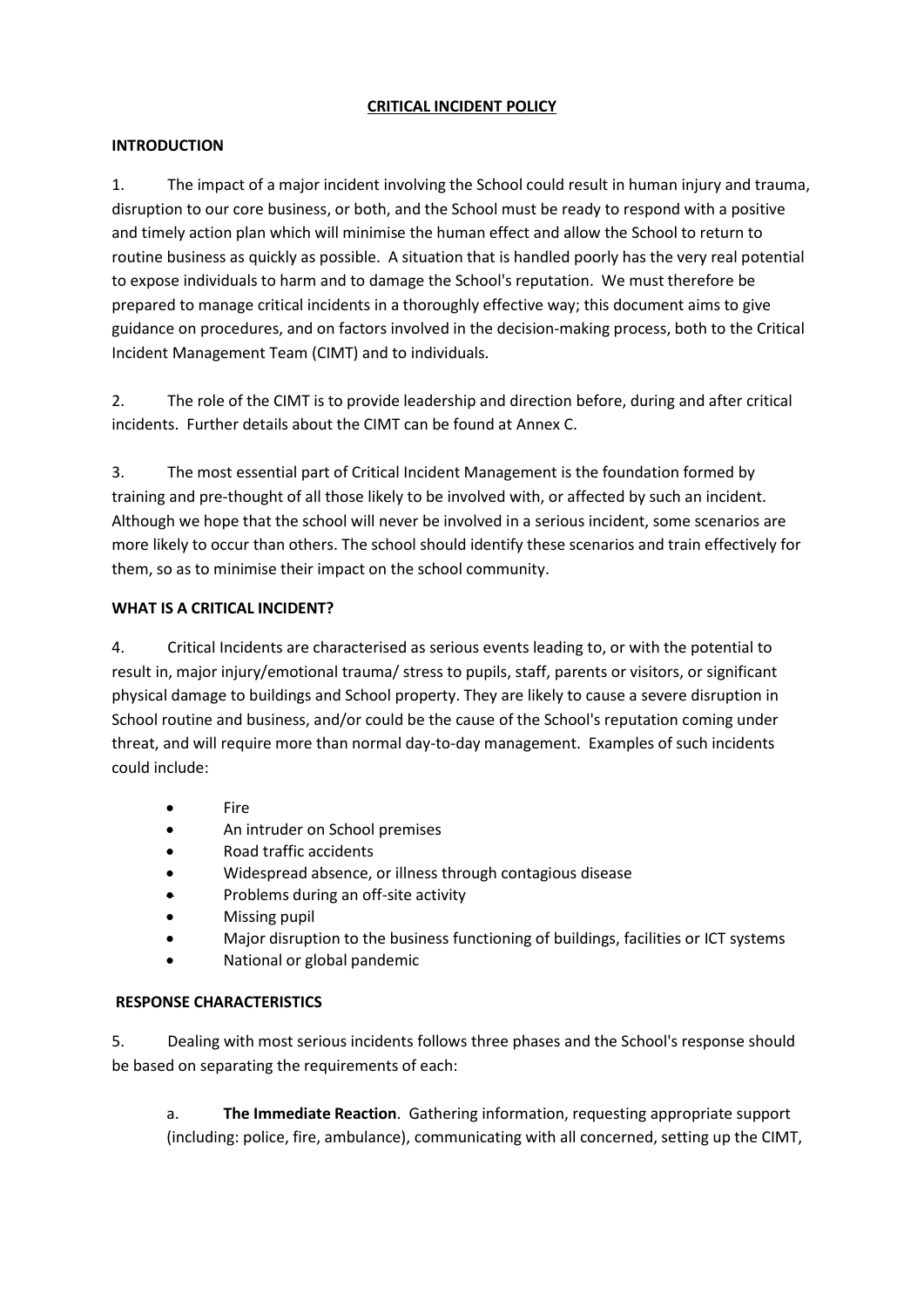dealing with the media.

b. **Handling Human Reaction**. Identifying those individuals in need, recognising the whole-School effect, the subsequent discussion on an incident, the provision of professional support where necessary, and the ritual closure of an incident. This is also known as the emotional phase.

c. **Getting back to business**. Re-establishing routines and facilities as quickly as possible.

# **KEY ISSUES TO CONSIDER IN SUCCESSFUL INCIDENT MANAGEMENT**

6. **Procedures**. The School should have a simple set of procedures to cover the most likely incidents. We judge these to be:

- Evacuation of the school buildings in the event of a fire
- Malicious intrusion of the school premises
- Road traffic accident (RTA)
- Major illness
- Problems during an offsite activity

These procedures should be clearly understood and practised at least annually by both staff and, where appropriate, pupils, to allow immediate actions to be carried out swiftly and efficiently. Procedures are at Annex A.

7. **Information**. The gathering of accurate and timely information is vital to the management of any incident. Inaccurate or a lack of information can easily lead to confusion, uncertainty and distress; it can seriously damage the PR effort and with it the School's reputation. Responsible persons involved in an incident away from School need to be aware of essential basic information required by the School; in the same way the School needs to know all available facts to initiate onward communication, and for the appropriate reaction to take place effectively. The facts essential to this process are:

- What has happened?
- Where has it happened?
- What time did it happen?
- Name and mobile phone number of member of staff in charge
- Confirm identity of group (and total number, pupils and adults) involved
- Names of those injured and their location (e.g. hospital)
- Damage to vehicles/property etc;
- Who has been informed of the incident?
- What is being done now?
- What assistance is required from the School?

Information needs to be updated and verified on a regular basis; in the case of incidents occurring away from School, the responsible person on the ground and the CIMT must clarify who will conduct any follow-up in this regard to prevent a duplication of effort.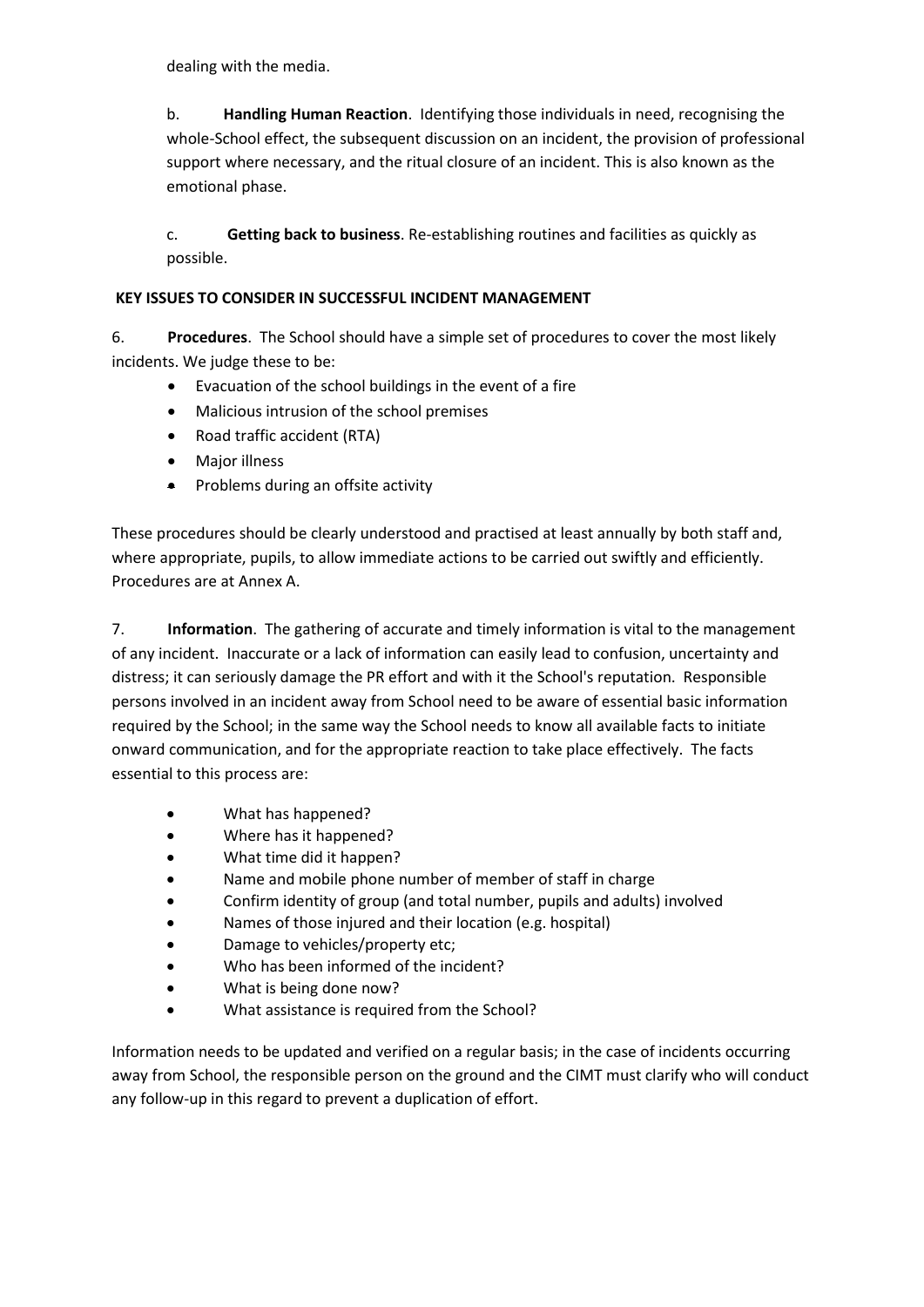8. **Communication**. Communication is clearly one of the most important elements in dealing successfully with a critical incident and there are several aspects to be considered:

a. **Focal Point Communication**. The principle of focal point communication must be rapidly established at the outset. This ensures that there is only one nominated person on the ground during an "away" incident, responsible for verifying, recording and passing information. It creates control over others who may wish to communicate with, for example, parents or friends to reassure them, and thus prevents the untimely or inaccurate passage of information. Similarly all staff and pupils must be aware that they should not communicate their perceptions about the incident to anyone, without permission from the CIMT which will provide the focal point in School.

b. **Communication Tree**. Once an incident has been reported and declared critical, it is important to initiate the communication tree with the aim of passing information concurrently and rapidly to those who need to know. The CIMT must allocate telephones to maintain access both in and out of the School. Responsibilities in this respect are as follows:

- Head Proprietor, Parents, Pupils
- Bursar Civil authorities, CIMT, Insurers, HSE, Admin Staff, Proprietor
- Deputy Head Teaching Staff

c. **Out of Hours**. An incident out of hours is likely to be discovered by living in staff. If the incident is major, the Head and the Deputy Head are to be called immediately at their homes whence they can initiate the communications process.

d. **Continual Communication**. Major incidents rarely conclude quickly, and their effects develop over a period of time. There is always new information to digest which often requires rapid reaction. It is important for the CIMT to establish a communications centre to process this need. The Headmaster's Study will become the communications centre under the control of CIMT. Information received by the communications centre is to be passed to the CIMT for processing, and is to be recorded on log sheets. Parents, Staff and pupils will also need to be regularly appraised on developments. It would not be unusual to hold daily briefings with daily information letters during the period in which the incident is considered critical.

e. **Communication with the Media**. This is considered under a separate section and can be found at Annex B.

9. **Setting up the CIMT**. It is a matter for the Head, Deputy Head or Bursar to determine whether an incident is critical. Procedures for setting up the CIMT, its organisation and its function are contained in Annex C.

10. **Liability and Evidence**. The nature of most incidents exposes a liability, and the School's duty is to attempt to identify where that may lie and to initiate appropriate action. Potentially serious cases may be investigated by the civil authorities, but the School should ensure that up to the time that occurs, evidence is appropriately preserved.

a. **Witnesses**. Witnesses to an incident should be immediately taken to an isolated room where they can give an account of events to one member of staff nominated by the CIMT. Other members of staff should be available to give support to traumatised pupils.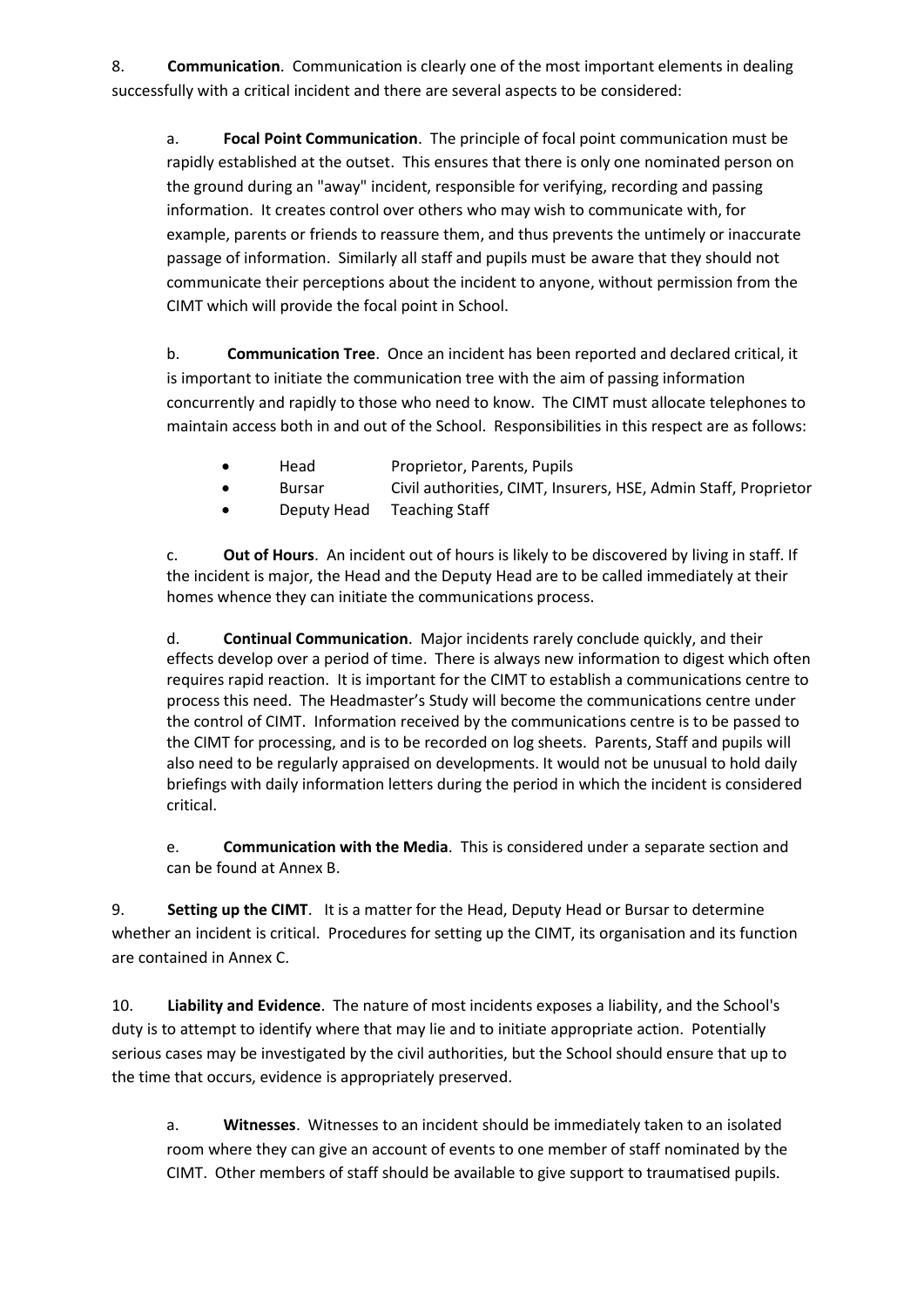Statements may be required by the Police, and indeed they may also need to re-interview witnesses thereafter. The Police will normally expect witnesses to be isolated from each other before providing a statement, however it may be more appropriate to keep pupils together to prevent undue stress following a particularly harrowing incident, for example.

b. **Staff**. Where it appears likely that a member of staff is liable, the CIMT will organise the taking of a statement with union representation available. It would not be unusual for such a member of staff to be traumatised, and appropriate support should be provided.

c. **Evidence**. The scene of an incident should be isolated by ring-fencing as soon as possible, under the direction of the Bursar. Any item which could be considered evidence is to remain untouched in an isolation area. The Bursar is to ensure that evidence is not tampered with, prior to the arrival of the Police.

11. **Handling Reaction.** Experience in schools where critical incidents have occurred, shows that parents, staff and pupils react in a variety of ways that can be characterized within the emotional range of denial, guilt, anger, distress and helplessness. Sensitive handling of these reactions will help to reduce the effect, and will allow the School a quicker return to the routine and business of education. Some key elements to assist in this process are:

12. **Communicating**. The swift and accurate passage of factual information to parents, staff and pupils will prevent rumour and speculation fuelling the imagination and exacerbating already taut emotions. Staff should be clear about only one version of events to ensure unity, as they may later have the responsibility of discussing issues with pupils.

**Confronting**. Pupils in particular should be allowed to confront the incident by discussing the truth and the facts. Those clearly traumatised by the effects of the incident and their parents will need to be advised about the availability of professional help and a list of contacts is at Annex D.

**Supporting the Supporters.** The CIMT will be aware that, particularly as time passes, staff may become increasingly affected by the heightened emotions of a traumatic period. Consideration may be given to a short break away from School for those in need and the provision of cover where necessary.

▪ **Formal Recognition, Rituals and "Closure"**. The CIMT will wish to consider the sending of sympathy notices by the School and by pupils, visiting the injured, and attending a funeral if invited. Consideration should also be given to the holding of special assemblies and memorial services, and the option of a more permanent memorial if appropriate. At a time judged to be suitable, one of the appropriate services could be used to signal the "closure" of the incident to allow school routine to be re-established. Staff and pupils will be aware of anniversaries, and the School may wish to consider an appropriate commemoration.

13. **Getting Back to Business**. The CIMT will judge a suitable time when School routines could be fully recommenced. The School may be ready to embark on this course once the incident has been psychologically "closed".

# **POST INCIDENT REPORT**